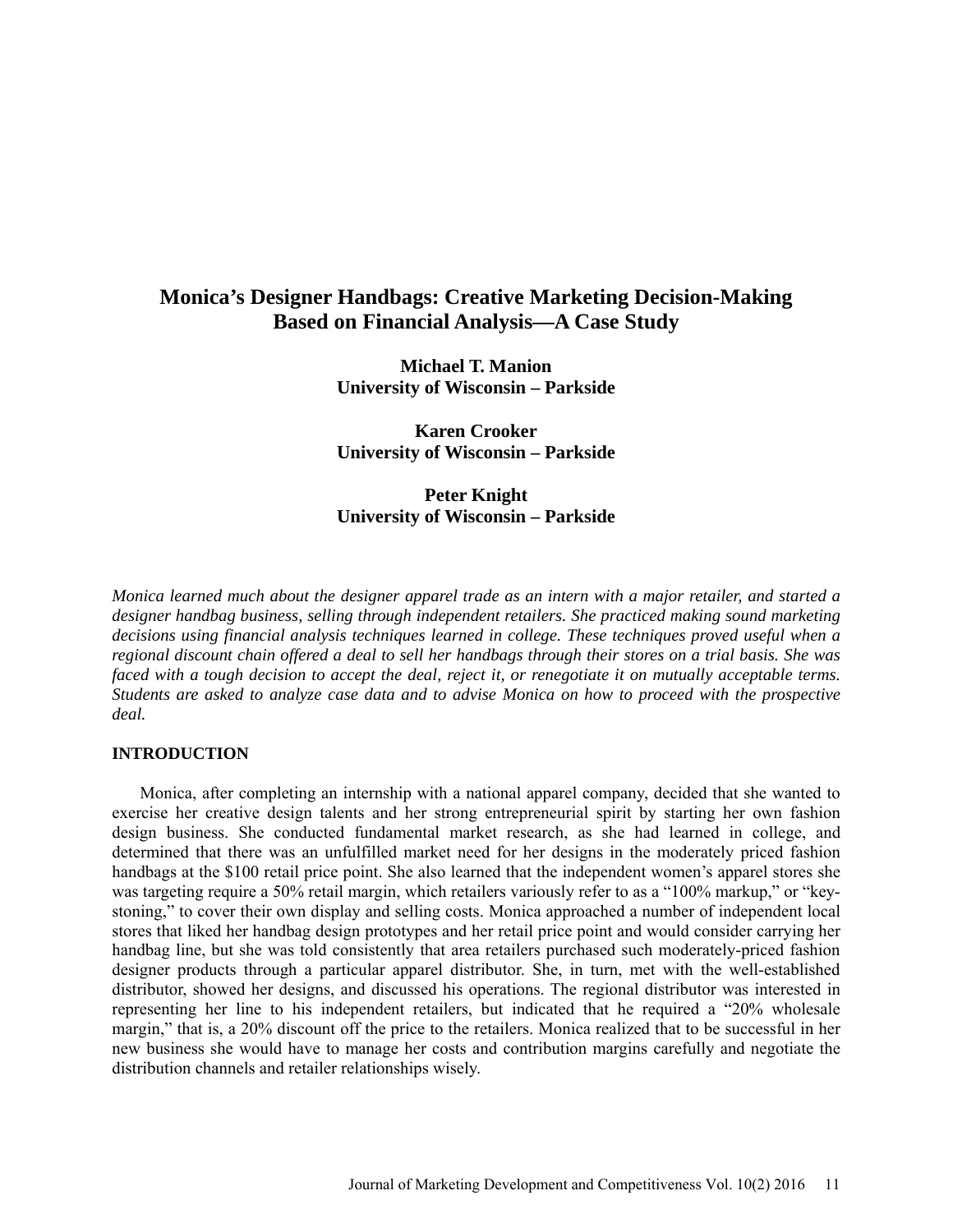#### **Monica's Contribution Margins**

Monica learned during her retail management course in college and her internship with a national retailer that she would have to generate sufficient contribution margins on her products to recover her fixed sales, general, and administrative costs of doing business, her overhead. Monica had obtained an authoritative Harvard Business School (1983) reference from her father Bill who had earned his MBA at Harvard a generation ago. In addition to this *Note on Marketing Arithmetic and Related Marketing Terms*, she used her college managerial accounting text (Whitecotton, Libby, and Phillips, 2013), as a more recent, second source. She determined that the contribution margin on each unit of product sold can be established by setting a reasonable price to the distributor and subtracting all variable, or direct, costs to provide each unit. Monica realized that the retail handbag market had pre-determined price points to the end consumer, e.g., \$100. Her price to the distributor would be the retail price net of both the retailers' and distributor's margins, which motivated these partners to handle her product through their channel. Her price to the distributor had to be at least sufficient to cover the product's variable costs, including direct manufacturing and shipping costs, and thus produce a positive contribution to overhead.

#### *Determination of Monica's Price to the Distributor*

So, Monica sat with her tablet at her drafting board and did the necessary financial analysis. She assumed that her \$100 retail price point to the end consumer was realistic, given the confirmations she received from several independent retailers and the regional distributor. Monica also assumed that the independent retailers would require a 50% margin, and thus would markup the distributor's price to them by 100%. So, her concern was what price she should set for the distributor. She calculated the retail unit price, the retailers' unit margin, the distributor's price to the retailers, the distributor's unit margin, and an acceptable price to the distributor. She drew out on her drafting board the transaction prices and margins in a diagram, showing the relationships between all the parties in this channel.

#### *Variable, or Direct, Unit Costs*

Monica had negotiated for the production of her designer handbags with a contract manufacturer, based in Vietnam, that she had come to know through her internship. She had also arranged monthly LTL (less than truckload) shipments of each season's new handbags directly from the factory to the distributor who, in turn, ensured that retailers' shelves were stocked with Monica's designs. At the volumes she projected each season, the manufacturing costs averaged \$10 per handbag. Her shipping costs, at current volumes, averaged \$5 per handbag. She extended her diagram to show these two direct costs and the relationship of the manufacturer and the shipper in the transaction flow. Monica could now determine her contribution margin per handbag.

#### *Fixed Sales, General, and Administrative Costs*

Monica had hired one salaried marketing person to assist her with all sales and promotions activities, including maintaining the website, entering order transactions, and running reports on a basic enterprise system. She had also retained an advertising agency, an attorney, an accountant, and a banker to facilitate all of her other general and administrative matters as needed. She rented a small office space near her residence for her design work, system and marketing operations, and business meetings. Monica estimated the total of all these fixed overhead expenses at \$25,000 per month. She felt that these were all necessary business expenses and that she could grow her volume substantially with this support base in place.

#### *Breakeven Volume and Market Share*

Monica next determined the minimum volume of handbags that she would have to sell in order to cover her overhead expenses, which her seasoned accountant referred to as her "nut." She divided her monthly overhead expense by the contribution margin per handbag, which she had calculated earlier, to determine her breakeven volume in units. She next extended this breakeven volume by her wholesale price to determine her breakeven sales volume, measured in dollars.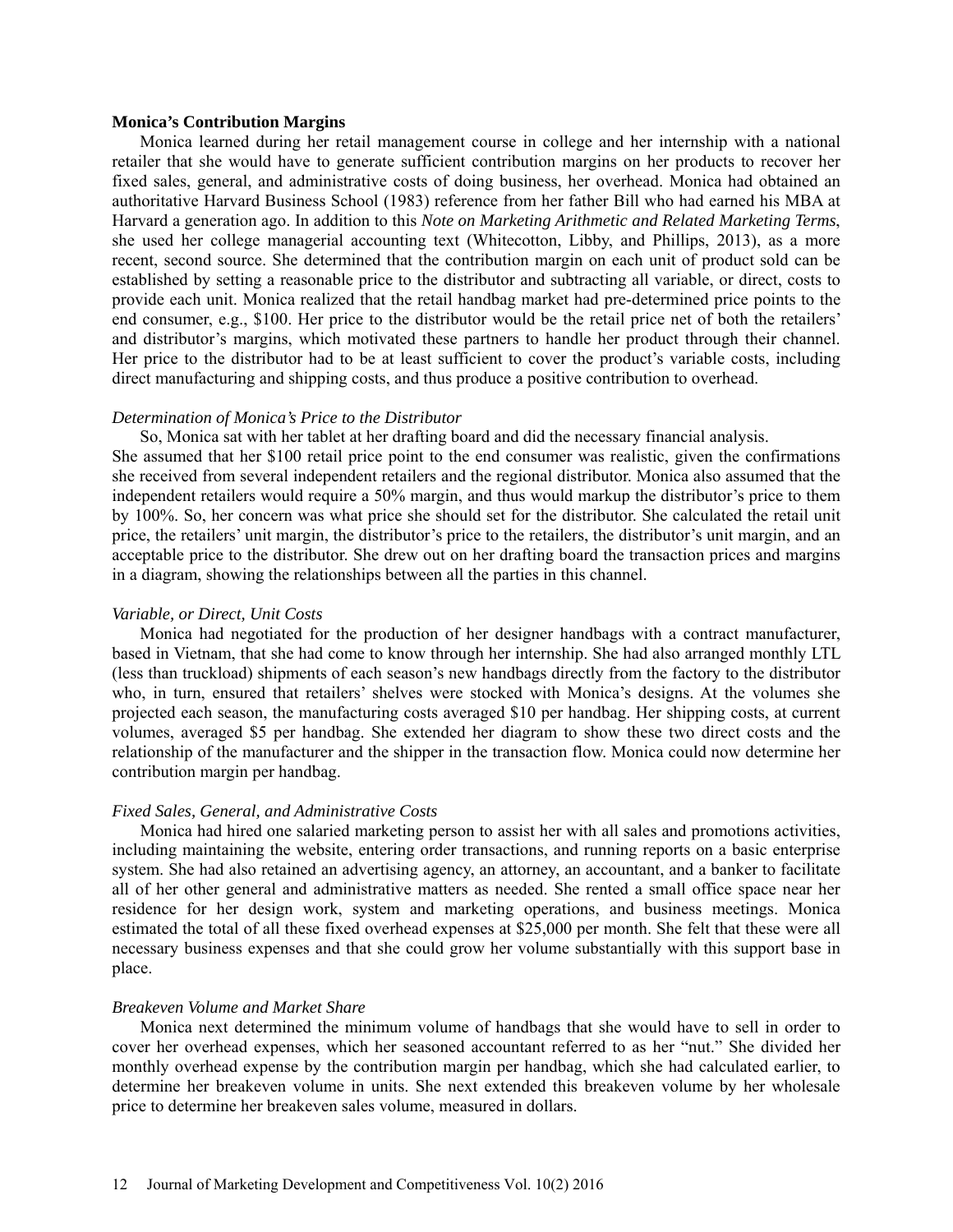However, Monica also wanted some confirmation about the reasonableness of her breakeven volume expectations, and therefore sought to estimate what share of the retail market she would have to achieve in order to breakeven. Her earlier research found that the total U. S. retail market for moderately priced (that is, about \$100 at retail) fashion handbags was \$120,000,000 per year. Based on her findings, she calculated the total number of such bags sold at retail in the U. S. in an average month. Monica then divided her monthly breakeven volume by one-twelfth of the total annual U. S. retail market, to determine her minimum market share to breakeven.

#### *Profit Impact*

Monica, however, would not be satisfied by achieving only a financial breakeven for her enterprise. She had not taken a salary from the business so far and had invested her own capital to get the business started. She reasoned that her time was worth money and the alternative of returning to her previous employer would involve the advantages of a stable healthy income and benefits, and considerably less risk. Monica wanted her business to generate a sustainable profit, so that she could reinvest in growing her enterprise and take a steady income. She set an ambitious, initial goal of earning a profit of \$50,000 per month and sought to determine what volume she would need to sell in order to reach that bottom line target. If selling the breakeven number of units per month covered the \$25,000 monthly overhead expense, Monica considered how many handbags she would have to sell to generate a \$50,000 monthly profit impact, beyond the breakeven.

#### *Trade Discounts and Terms of Sales*

Monica had negotiated with the distributor for a 2% discount for payment at end of month, with net amount due in 90 days. The distributor generally did not take the offered discount, but rather paid at the end of each season, as was typical in the seasonal apparel trade.

#### *Profit Margin*

Monica was soon able to achieve her goal of an average profit impact of \$50,000 per month on sales to the distributor of \$1,440,000 per year. She also was interested to know what the average profit margin, expressed as a percentage, of her expanded business might be, for comparison purposes.

#### **A Grand New Opportunity**

Monica next set an ambitious goal to grow her business into a \$2 million company in annual sales to distributors. Soon, her sales assistant approached her while she was seated at her drafting board with some good news! A buyer for Grand\*Mart, a very large regional discount retail chain, who had seen Monica's handbag designs on her website, e-mailed an invitation to propose a contract. The Grand\*Mart buyer, however, was specific about several conditions for Monica's proposal. Monica was excited about this prospective new customer, which in addition to her independent retailer business would help achieve her new total sales goal.

### *Sales and Profit Impact of the New Deal*

Grand\*Mart would initially receive 2,000 handbags per month for three months of seasonal designs similar to Monica's most popular handbags and stock them in 20 test stores outside Monica's traditional territory, handling all of the transportation from the overseas factory and all of the distribution to their stores in the U. S. Grand\*Mart indicated that they would pay within 90 days, as the handbags sold through their stores. They also would substantially increase their order to a minimum of 10,000 handbags per month during the second quarter, based on the success of the initial trial, and would consider carrying an "exclusive" line of Monica handbags in Grand\*Mart's entire chain, including all 100 stores. They proposed that a wholesale price of \$20 per handbag would be acceptable to them under the terms and conditions, beginning with the first quarter. Grand\*Mart extended an invitation to Monica to call on their Mobile, Alabama headquarters during the next week and to propose her "best and final offer" to their buyers.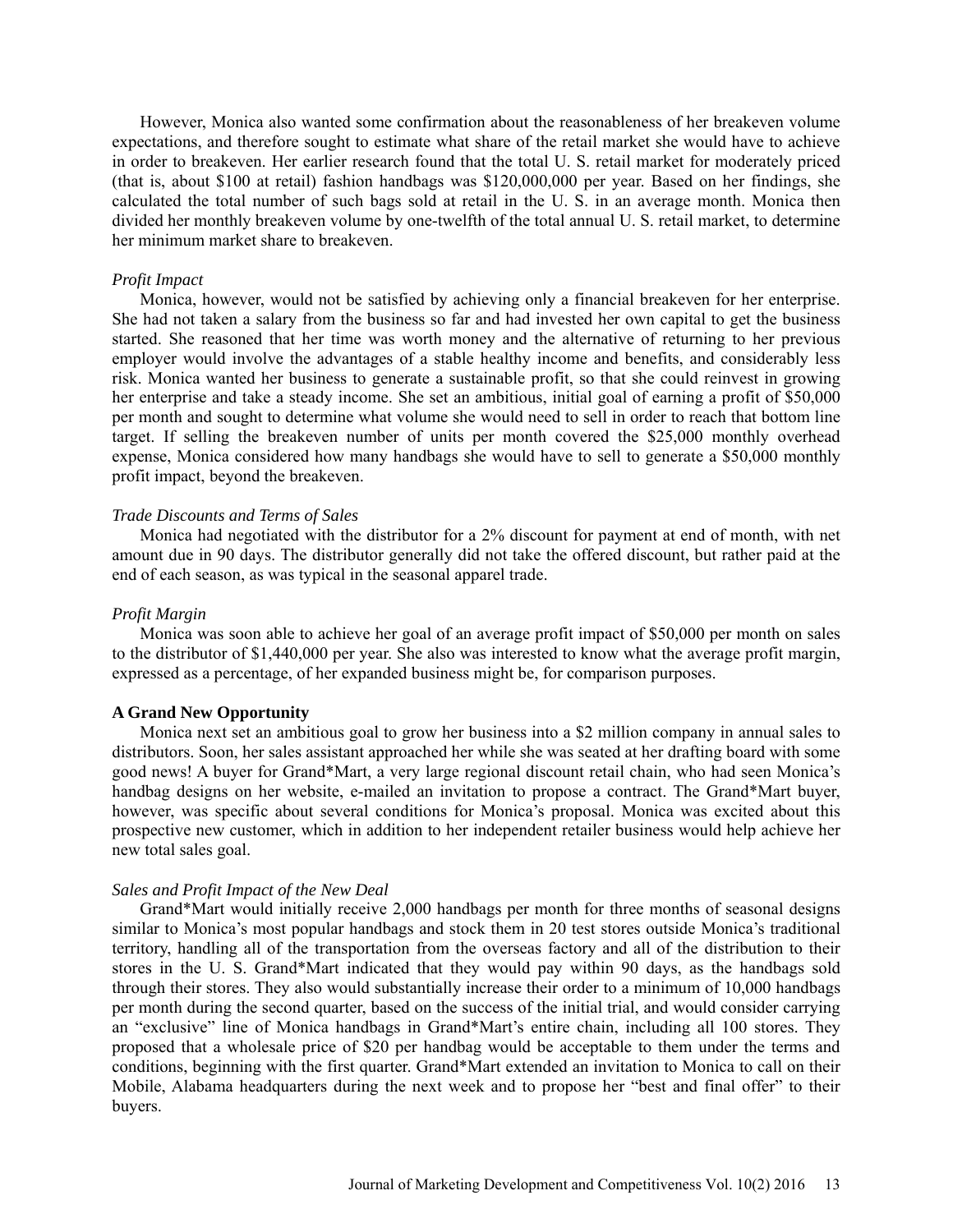Monica realized that this one initial deal would achieve larger scale and her set goal of becoming a \$2 million revenue business! However, she was concerned that Grand\*Mart's suggested wholesale price was low relative to the wholesale price she received in the independent retailer channel. Monica calculated that the proposed price would cover her present direct manufacturing cost and eliminate her direct shipping costs. However, she estimated that she would have to double her existing \$25,000 per month overhead expenses just to meet the initial required level of customer service that Grand\*Mart specified for first quarter store advertising, customer support, and returns handling. She drew out Grand\*Mart's suggested transactions and relationships between parties in another diagram. Again, she sought to determine the unit contribution margin and the profit impact that the initial 2,000 bag per month deal, as proposed, would bring to pay the incremental overhead and drop to her bottom line each month.

Monica, who was an optimist at heart, also was tempted by the prospective Grand\*Mart order increase for the second quarter, if the initial trial quarter was successful. She envisioned the advantages of selling 10,000 handbags per month exclusively to Grand\*Mart. She estimated that her overhead expenses, attributable to Grand\*Mart, would grow substantially to \$75,000, or three times the amount required for the initial 2,000 handbag deal. But she also wondered if she could then achieve the same profit impact just from exclusively supplying Grand\*Mart, while dropping the independent retailer channel.

#### *A Time for Serious Reflection*

Monica looked at the existing and new diagrams and realized that she had some key decisions to make. She needed to decide if a) She should propose the initial 2,000 bag per month Grand\*Mart deal, on the terms that they suggested, including their wholesale price; b) She should take a pass on the Grand\*Mart deal, and stay exclusively with the independent retailers' channel in which she has had success; c) She should go to Mobile and renegotiate the initial 2,000 bag per month deal, offering a "best" and final" price that could be acceptable to both parties; or d) She should propose the exclusive deal to Grand\*Mart, based on a successful trial and a minimum order volume of 10,000 handbags per month, beginning in the second quarter. And, importantly, she wondered what other financial and non-financial considerations (such as, cannibalization, or even loss, of her independent retailer channel by the exclusive Grand\*Mart deal) she should contemplate before getting on a flight to Alabama.

#### *Monica's Further Research on Grand\*Mart*

Monica promptly went to three local Grand\*Mart stores, thoroughly inspected the handbag sections, and recorded the prices of similar merchandise on the shelves. She also sent e-mail inquiries to several of her industry colleagues who knew the discount chain and the discount fashion trade well. From her field research, she garnered that Grand\*Mart probably would price her handbags at \$45 each, and that they would require at least a 33-1/3% contribution margin on their retail price (which also could be expressed as a 50% markup on their wholesale costs). With this intelligence, Monica was able to estimate the maximum wholesale price, after incurred costs, that Grand\*Mart might be willing to pay for each handbag. With both her minimum breakeven price and their maximum wholesale price in mind, Monica was in a better position to make a decision about her "best and final price" offer alternatives. She could also estimate the incremental profit impact of her possible deals with Grand\*Mart.

### **QUESTIONS FOR STUDENTS TO ANSWER**

- 1. At what price does Monica sell her handbags to the independent retail channel distributor?
- 2. What are the unit contribution margins (in dollars per handbag) for the distributor and the independent retailers? (Show the transaction prices and margins to each party in a diagram and label it *Exhibit 1- Independent Retailers' Channel*.)
- 3. What is Monica's unit contribution margin (in dollars per handbag) after direct manufacturing and shipping costs?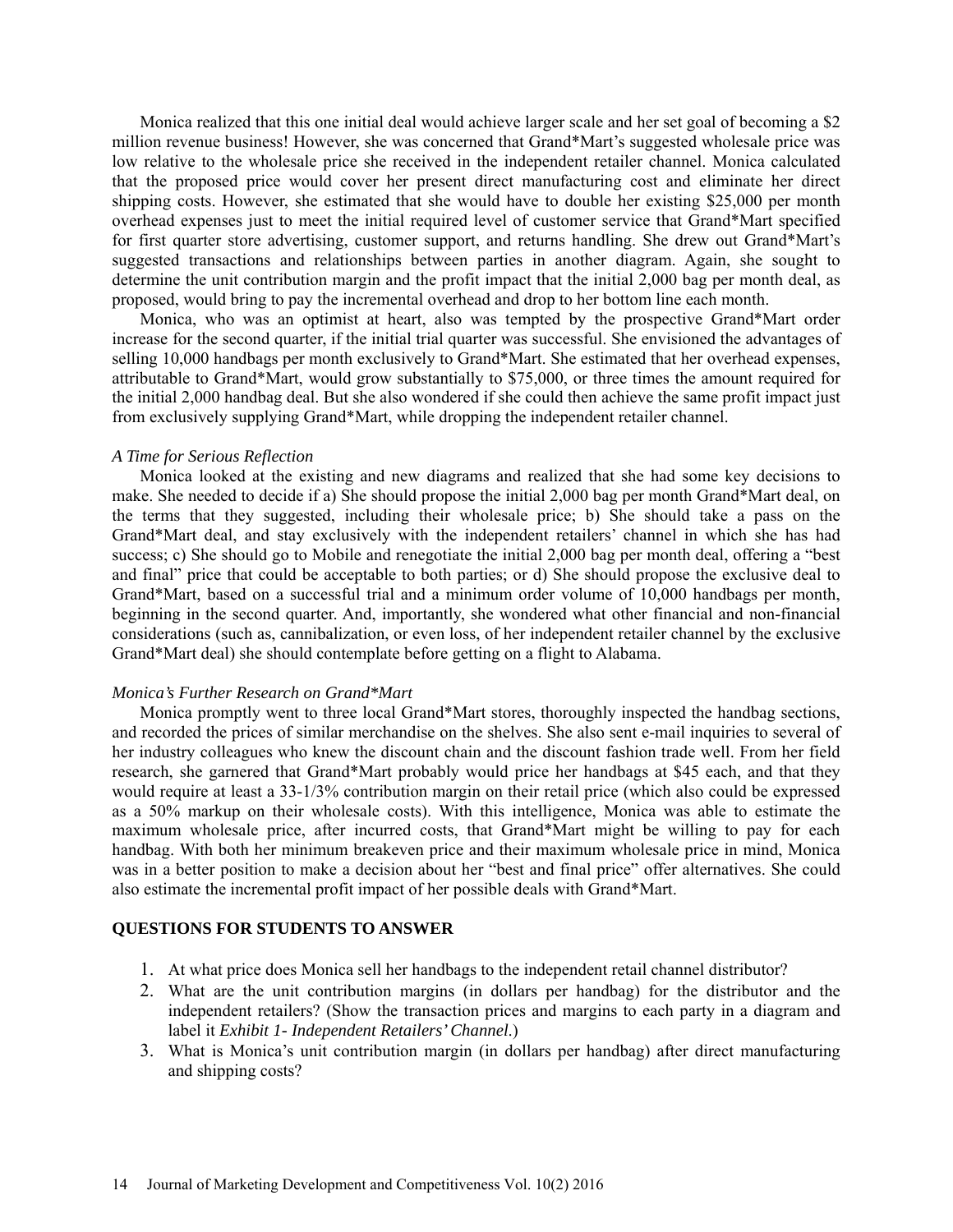- 4. How many handbags must Monica sell per month in order to breakeven, if her overhead expense is \$25,000 per month?
- 5. What share of the moderately priced (i.e.,  $\sim $100$  at retail) designer handbag market, estimated at \$120,000,000 per year, must Monica achieve in order to breakeven?
- 6. How many handbags must Monica sell per month in order to achieve a bottom-line profit impact of \$50,000 per month?
- 7. What is Monica's profit margin (expressed as a percentage), if she generates \$600,000 in profits per year on \$1,440,000 in sales to the distributor per year?
- 8. What is Monica's unit contribution margin (in dollars per handbag) on the Grand\*Mart initial deal, using their suggested wholesale price of \$20, after incremental direct expenses? (Diagram as *Exhibit 2 - Grand\*Mart Discount Channel*.)
- 9. What is the incremental profit impact (in dollars per month) of the suggested initial Grand\*Mart 2,000 bag deal to Monica, after the increased overhead expense of \$25,000? What is the incremental profit impact of the prospective 10,000 bag order, after increased overhead expense of \$75,000?
- 10. What are Monica's other key financial and non-financial considerations (such as, cannibalization of the independent retailer channel) for the suggested Grand\*Mart deal?
- 11. Should Monica propose the Grand\*Mart deal as suggested? Or should she take a pass and stay exclusively with the independent retailer channel? Or should she renegotiate the initial 2,000 bag deal for the first quarter? Should she offer Grand\*Mart an exclusive 10,000 deal for the second quarter?
- 12. What is the maximum wholesale price that Grand\*Mart could be willing to pay Monica, given their probable retail price and typical margin requirements? If Monica decides to renegotiate the initial Grand\*Mart deal as of the first quarter with volumes of 2,000 bags per month and incremental overhead of \$25,000 per month, what "best and final" price should she propose that would be acceptable to both parties? What is the revised incremental profit impact?
- 13. If Monica decides to offer Grand\*Mart an exclusive deal as of the second quarter at minimum volumes of 10,000 bags per month with overhead expenses of \$75,000 per month, what "best and final" price should she propose that would be acceptable to both parties? What is the profit impact of this exclusive deal?

### **TEACHING NOTE**

This teaching note is made available to professors as part of the case study. The authors often distribute it in classroom or on-line situations only after students have attempted to answer the previous questions as independent homework and/or in group discussion.

### **Audience**

This brief case is a refresher exercise in quantitative financial analysis in support of marketing decision making skills. It is intended for use in undergraduate marketing courses, including retail management and product management, and MBA marketing courses, including marketing management and product management. It is suitable for online or traditional classroom settings.

The case seeks to redress quantitative analysis skill deficiencies, particularly those found among undergraduate marketing students, which are frequently observed by occasionally frustrated marketing instructors. The case progressively guides all marketing students through a multi-step process to build their critical thinking by restoring knowledge of fundamental accounting terms, then comprehending relationships between key finance and marketing concepts, applying accounting formulae to realistic retail situations, analyzing computed results in the context of case marketing conditions, synthesizing derived findings and facts to frame a central business issue, and evaluating the integrated outcomes to arrive at creative marketing decisions. If used early in the course as an individual homework assignment,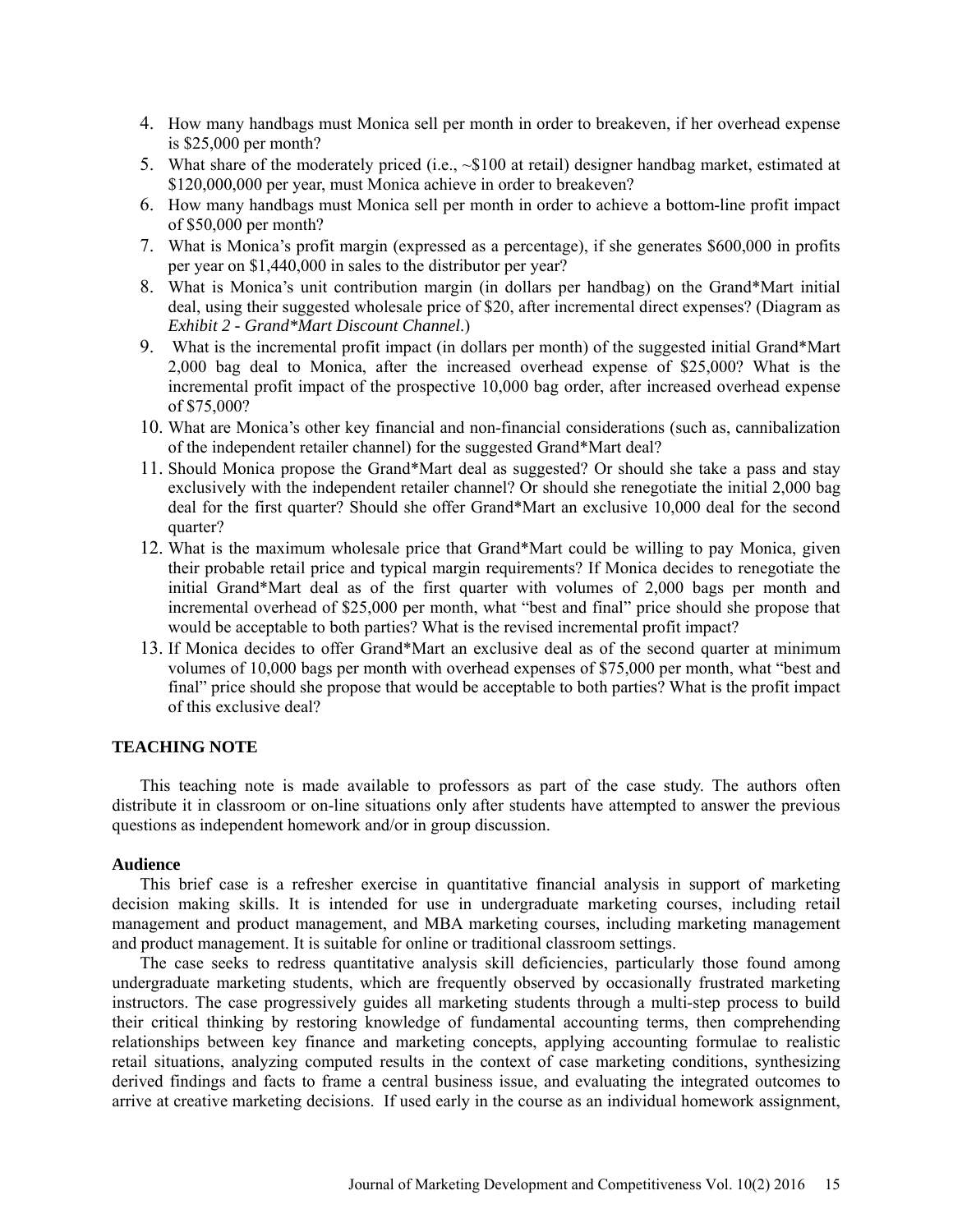as suggested by the authors, it will benefit marketing students as a review of financial terms and accounting/ marketing relationships, followed in the next classroom session by a collaborative teambuilding review exercise. As a lead-off exercise it will pay dividends in improved critical thinking by students throughout the course session, and may be referred back to frequently by the marketing instructor.

The case illustrates the financial and other business implications of four alternatives relative to pricing a deal. It illustrates the effect of retailer and wholesaler expectations, along with fixed costs, contribution margin, and profit impact. Scenarios progress through an initial startup, a subsequent expansion opportunity, and a change to a different distribution channel.

#### **Learning Objectives**

After reading this case and solving the problems posed in the Questions, students should be able to calculate and explain the following concepts: wholesale price, contribution margin, markup, breakeven, and profit margin, thus demonstrating an understanding of retailer and distributor margins, fixed costs, profit impact, and market share. They should also be able to evaluate the financial impact of alternative scenarios, a potential expansion opportunity or changing from one distribution channel to another, and develop realistic, acceptable counter offers. The following table shows the student activity required for preparing the case in terms of Bloom's taxonomy (Bloom, 1956).

| <b>Bloom's</b>     | Bloom's                 | <b>Student</b>                                                      |
|--------------------|-------------------------|---------------------------------------------------------------------|
| <b>Taxonomy</b>    | <b>Definition</b>       | <b>Actions</b>                                                      |
| Knowledge          | Remember previously     | Recall financial ratio formulae<br>$\bullet$                        |
|                    | learned information     | Describe formula results<br>$\bullet$                               |
| Comprehension      | Demonstrate an          | Locate financial ratio formulae<br>$\bullet$                        |
|                    | understanding of facts  | Identify facts from the case to use in calculations                 |
|                    |                         | Recognize relevant information from the case to use in<br>$\bullet$ |
|                    |                         | addressing various scenarios                                        |
|                    |                         | Classify costs appropriately (fixed vs. variable)<br>٠              |
|                    |                         | Explain meaning of results<br>$\bullet$                             |
| <b>Application</b> | Apply knowledge to      | Compute financial ratios<br>$\bullet$                               |
|                    | actual situations       | Interpret results of calculations<br>$\bullet$                      |
|                    |                         | Manipulate formulae to calculate missing information<br>$\bullet$   |
| <b>Analysis</b>    | Break down case content | Diagram cost flows<br>$\bullet$                                     |
|                    | into parts, provide     | Analyze ratio results<br>$\bullet$                                  |
|                    | evidence to support     | Calculate impact of new information<br>$\bullet$                    |
|                    | generalizations         | Compare results obtained under various scenarios<br>$\bullet$       |
|                    |                         | Breakdown impact of variables as they change in<br>$\bullet$        |
|                    |                         | scenarios                                                           |
|                    |                         | Model outcomes for multiple options<br>٠                            |
|                    |                         | Critique proposed alternatives<br>٠                                 |
| <b>Synthesis</b>   | Compile component       | Synthesize information into recommendations<br>$\bullet$            |
|                    | ideas into new whole or | Prepare counter offers<br>$\bullet$                                 |
|                    | propose alternative     | Theorize potential consequences<br>$\bullet$                        |
|                    | solutions               |                                                                     |
| <b>Evaluation</b>  | Make and defend         | Debate alternatives<br>$\bullet$                                    |
|                    | judgments based on      | Argue in support of chosen course of action                         |
|                    | internal evidence or    | Defend recommendations                                              |
|                    | external criteria       |                                                                     |

## **TABLE 1 BLOOM'S TAXONOMY OF LEARNING**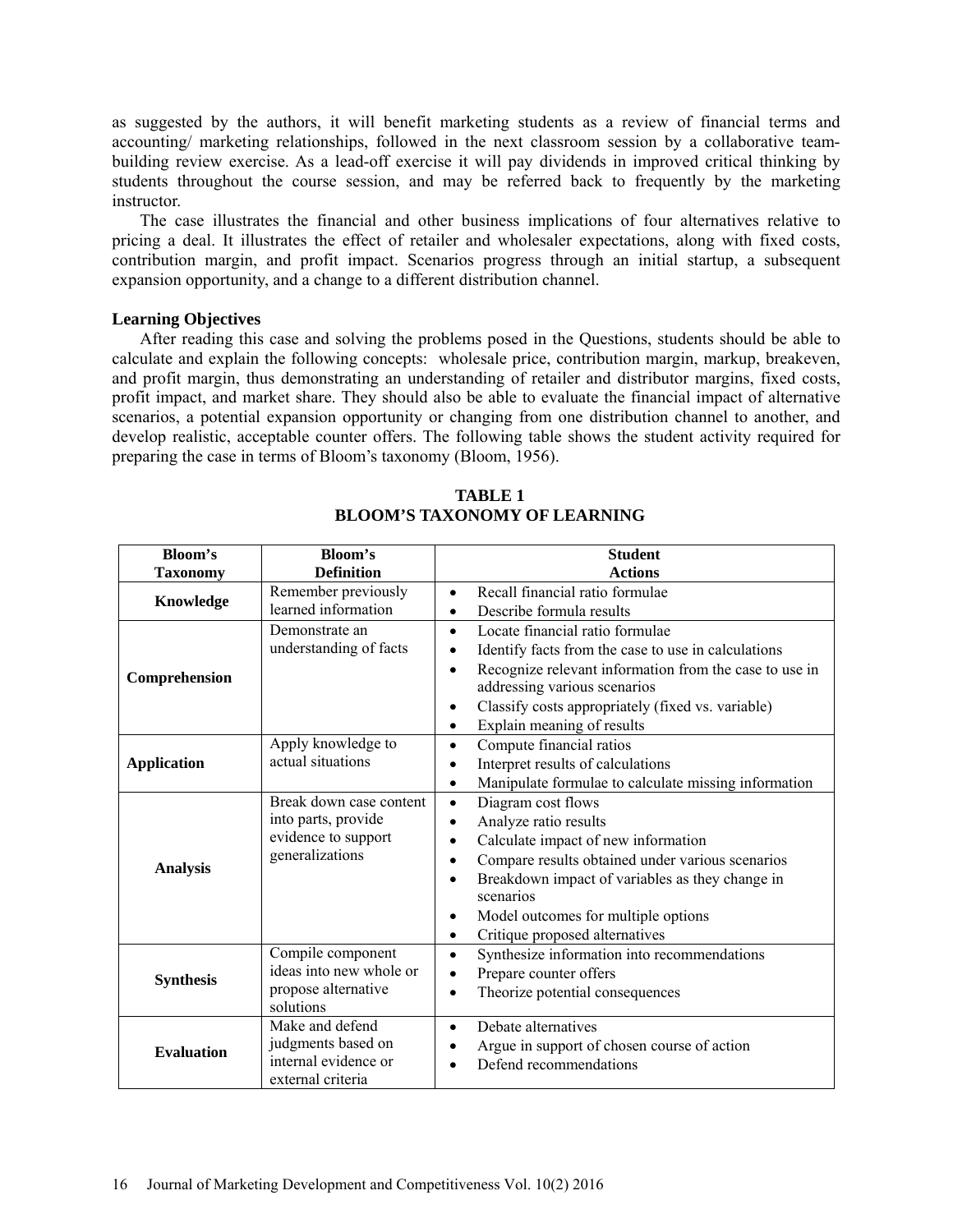#### **AACSB Skill Areas and Learning Objectives**

Furthermore, scholarly academics, who are engaged in AASCB accredited business programs, are aware that AACSB standards 1 through 6 recommend the following general knowledge and skill area learning experiences for undergraduate degree programs (AASCB, 2013):

- 1. Communication abilities
- 2. Ethical understanding/reasoning abilities
- 3. Analytic skills
- 4. Use of information technology
- 5. Multicultural/diversity understanding
- 6. Reflective thinking skills

This case is designed to provide knowledge and skill area learning experiences in 1) Communications abilities, in the students' response to specific questions; 2) Ethical abilities, in the students' decisions about pricing and channel selection; 3) Analytic skills, in the students' quantitative analysis and decisionmaking; and 6) Reflective thinking in the students' integration of analytic outcomes and drawing conclusions.

#### **Founding Theories**

This case utilizes cost-volume-profit (CVP) analysis from managerial economics and cost accounting. CVP focuses on the relationships among product price, units sold, variable and fixed costs, and profit (Whitecotton, Libby, & Phillips, 2013). Basic assumptions of CVP analysis relevant to this can be accurately categorized as either fixed or variable, changes in total costs are a function of changes in the number of units produced, and sales and production are equal. Within the CVP model, variables may be manipulated to estimate their impact on profitability (Whitecotton, Libby, & Phillips, 2013). Relevant formulas may be found in many marketing, managerial economics or cost accounting textbook.

#### **Strategies for Face-to-Face or On-line Course Use**

The case can be included in a traditional face-to-face or on-line classroom setting, as the instructor may choose. A brief review of the cost-volume-profit model either through assigned reading (see reference) or an instructor lecture would be helpful before starting the case.

The case may be assigned for either individual or team completion. In the case of an individual assignment, all students' preparation of the discussion questions in advance is essential to successful classroom discussion. The authors recommend individual assignments that are scored, with scores included in course grades.

In the case of team assignment, an effective format that has been adopted in the first author's classroom is that of individual case preparation, followed by team consensus building. Individual students prepare written answers to the case questions before class and bring their answers to class. Their answers in signed, hardcopy format are submitted at the end of class and given a score, which counts toward their individual grade. Individuals are then assigned to teams and asked to formulate consensus team answers to the case questions. The instructor then goes around the classroom asking each team to answer one question in order. Suggested answers to each question are available to the instructor upon request. The remaining teams are asked if they agree with the answer given, and, if they do, the instructor proceeds to ask the next question of the next team. The first author finds it helps the class discussion, if he draws the diagrams of the transaction flows and partner relationships on the board to solicit teams' consensus. While student teams tend to agree on the answers to the first nine questions, differences in answers are typical for questions ten through thirteen. The instructor encourages teams with different answers to defend their reasoning, which often leads to energetic debate. This is especially true in MBA courses and senior marketing courses that foster a healthy spirit of competition.

Enthusiastic students and teams will raise numerous non-quantitative issues, in addition to cannibalization of the independent retailer channel, as part of their solutions to elements of the case.